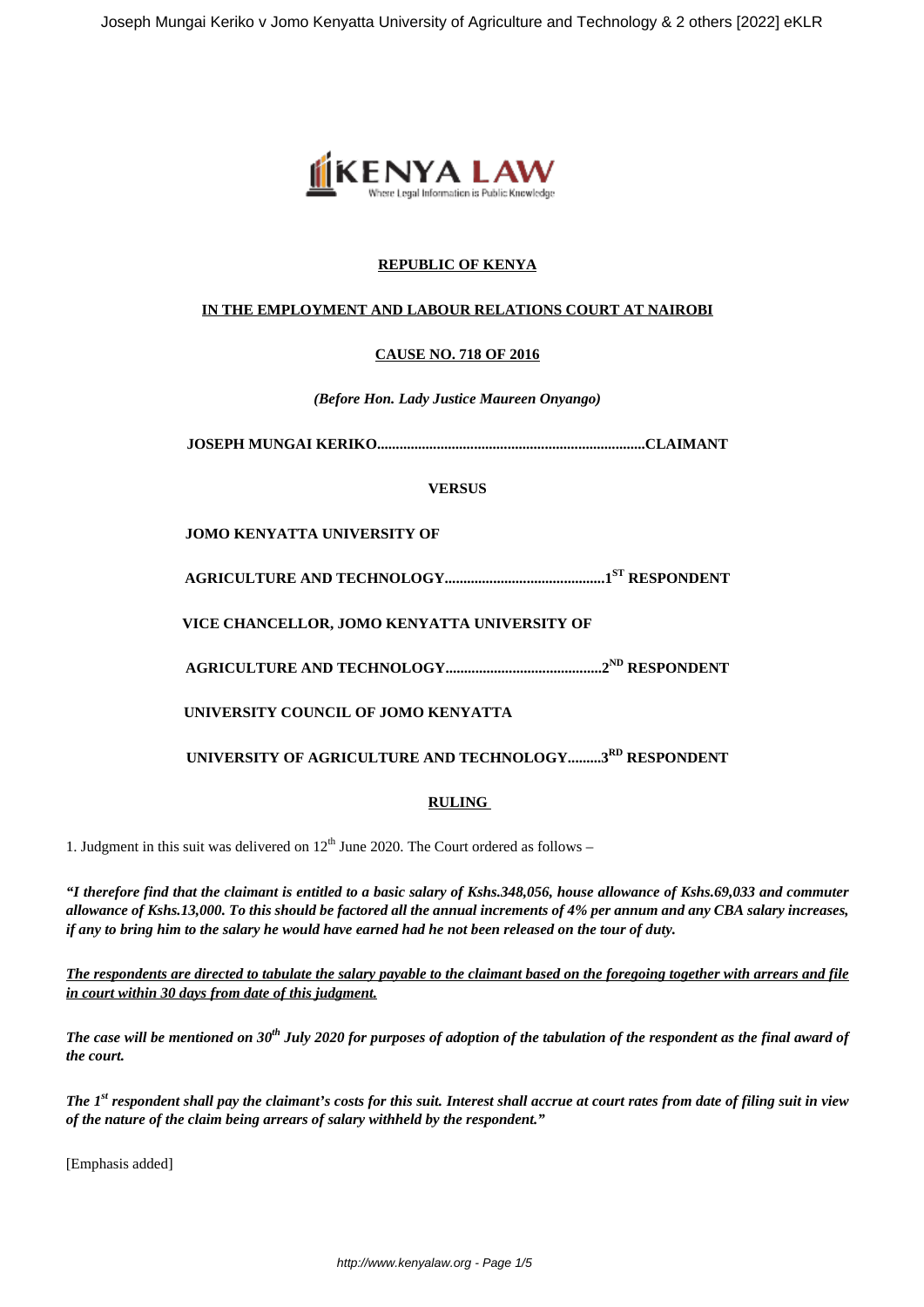2. The parties were unable to agree on the tabulation of the amount payable pursuant to the judgment and the Court directed each of the parties to file their tabulation. The Claimant's tabulation was filed together with the affidavit of V. M. Ndung'u, Counsel for the Claimant sworn on  $12<sup>th</sup>$  March 2021 while the Respondent's tabulation is filed with the affidavit of JOTHAM ODERA, the Deputy Finance Officer of the Respondent.

3. The tabulation of the Claimant comes to a gross total of Kshs.28,465,909.47 while the Respondent's is Kshs.21,822,996.95 with interest of Kshs.7,719,644 less Kshs.1,076,832 paid leaving a balance of Kshs.28,465,809.47.

4. According to the judgment, the Claimant is to be paid the salary attached to his substantive post, provided the same does not cause him to receive a salary that is lower than the last basic salary that he earned as Principal.

5. The Claimant's last basic salary was Kshs.348,056 with house allowance of Kshs.69,033 and commuter allowance of Kshs.13,000.

6. The Principal's salary was not subject to CBA as has been clarified by the Respondent. The Respondent had further explained that the Claimant was already at the ceiling of the salary payable in his salary scale and was therefore not entitled to 4% annual increment.

7. For these reasons, I find both tabulations by the Claimant and the Respondent are not compliant with the judgment.

8. The proper tabulation should be based on the Claimant's **substantive post of Professor without reducing the salary he last received as Principal.** The correct tabulation is as follows:

| <b>BASIC SALARY</b> |                                                                      |            |                    |
|---------------------|----------------------------------------------------------------------|------------|--------------------|
| 2014                | Salary for Principal awarded by Amount paid (Kshs.)<br>Court (Kshs.) |            | Difference (Kshs.) |
| January             | 348,056.00                                                           | 196,237.00 | 151,819.00         |
| February            | 348,056.00                                                           | 196,237.00 | 151,819.00         |
| March               | 348,056.00                                                           | 196,237.00 | 151,819.00         |
| April               | 348,056.00                                                           | 196,237.00 | 151,819.00         |
| May                 | 348,056.00                                                           | 196,237.00 | 151,819.00         |
| June                | 348,056.00                                                           | 196,237.00 | 151,819.00         |
| July                | 348,056.00                                                           | 203,997.00 | 144,059.00         |
| August              | 348,056.00                                                           | 203,997.00 | 144,059.00         |
| September           | 348,056.00                                                           | 203,997.00 | 144,059.00         |
| October             | 348,056.00                                                           | 203,997.00 | 144,059.00         |
| November            | 348,056.00                                                           | 203,997.00 | 144,059.00         |
| December            | 348,056.00                                                           | 203,997.00 | 144,059.00         |
| <b>Sub-Total</b>    |                                                                      |            | 1,775,268.00       |
| 2015                | Kshs.                                                                | Kshs.      | Kshs.              |
| January             | 348,056.00                                                           | 203,997.00 | 144,059.00         |
| February            | 348,056.00                                                           | 203,997.00 | 144,059.00         |
| March               | 348,056.00                                                           | 203,997.00 | 144,059.00         |
| April               | 348,056.00                                                           | 203,997.00 | 144,059.00         |
| May                 | 348,056.00                                                           | 203,997.00 | 144,059.00         |
| June                | 348,056.00                                                           | 203,997.00 | 144,059.00         |
| July                | 348,056.00                                                           | 211,753.00 | 136,303.00         |
| August              | 348,056.00                                                           | 211,753.00 | 136,303.00         |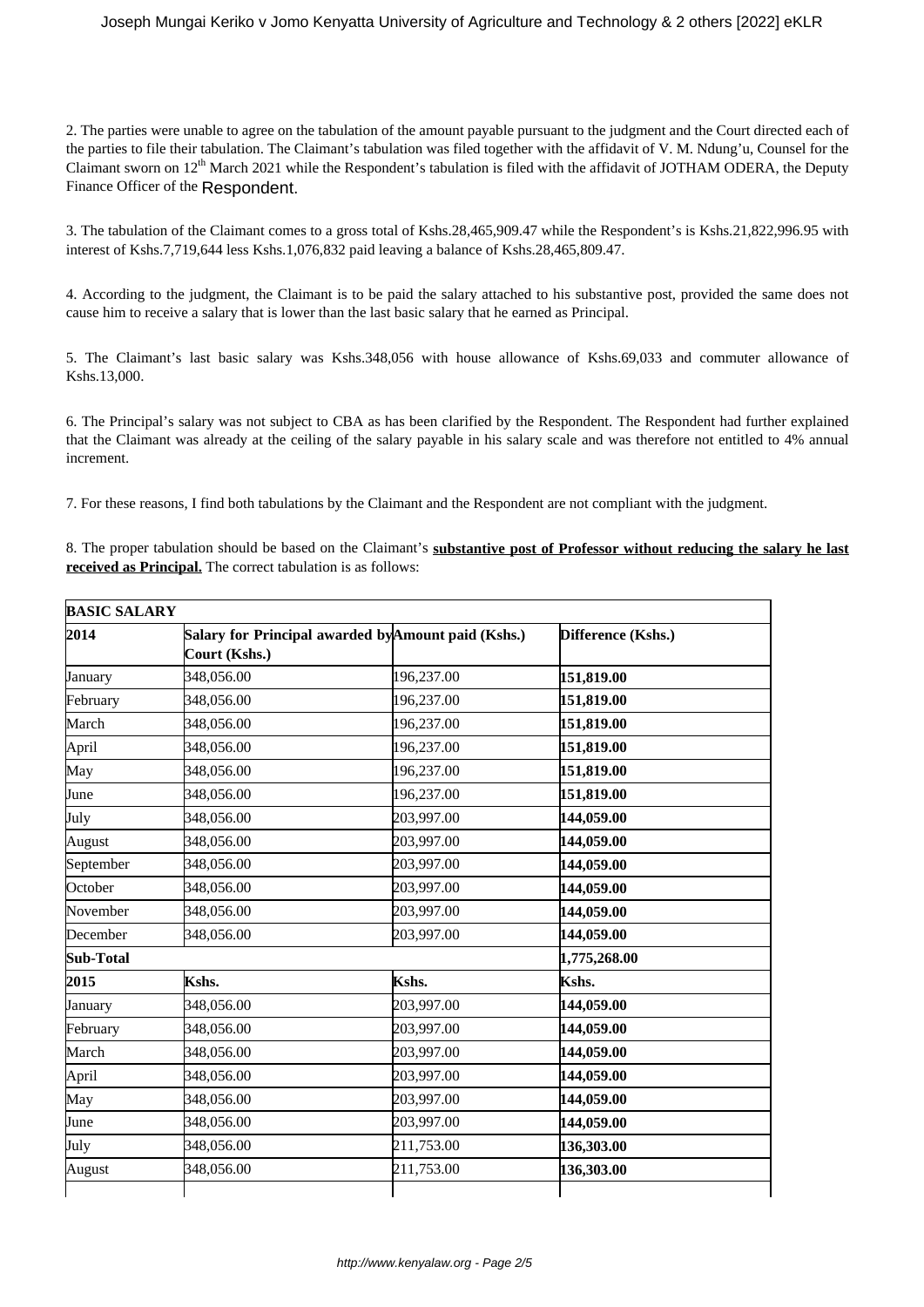| September | 348,056.00 | 211,753.00 | 136,303.00   |
|-----------|------------|------------|--------------|
| October   | 348,056.00 | 211,753.00 | 136,303.00   |
| November  | 348,056.00 | 211,753.00 | 136,303.00   |
| December  | 348,056.00 | 211,753.00 | 136,303.00   |
| Sub-Total |            |            | 1,682,172.00 |
| 2016      | Kshs.      | Kshs.      | Kshs.        |
| January   | 348,056.00 | 211,753.00 | 136,303.00   |
| February  | 348,056.00 | 211,753.00 | 136,303.00   |
| March     | 348,056.00 | 211,753.00 | 136,303.00   |
| April     | 348,056.00 | 211,753.00 | 136,303.00   |
| May       | 348,056.00 | 211,753.00 | 136,303.00   |
| June      | 348,056.00 | 211,753.00 | 136,303.00   |
| July      | 348,056.00 | 211,753.00 | 136,303.00   |
| August    | 348,056.00 | 211,753.00 | 136,303.00   |
| September | 348,056.00 | 211,753.00 | 136,303.00   |
| October   | 348,056.00 | 211,753.00 | 136,303.00   |
| November  | 348,056.00 | 211,753.00 | 136,303.00   |
| December  | 348,056.00 | 211,753.00 | 136,303.00   |
| Sub-Total |            |            | 1,635,636.00 |
| 2017      | Kshs.      | Kshs.      | Kshs.        |
| January   | 348,056.00 | 211,753.00 | 136,303.00   |
| February  | 348,056.00 | 211,753.00 | 136,303.00   |
| March     | 348,056.00 | 211,753.00 | 136,303.00   |
| April     | 348,056.00 | 211,753.00 | 136,303.00   |
| May       | 348,056.00 | 211,753.00 | 136,303.00   |
| June      | 348,056.00 | 211,753.00 | 136,303.00   |
| July      | 348,056.00 | 248,898.00 | 99,158.00    |
| August    | 348,056.00 | 248,898.00 | 99,158.00    |
| September | 348,056.00 | 248,898.00 | 99,158.00    |
| October   | 348,056.00 | 248,898.00 | 99,158.00    |
| November  | 348,056.00 | 248,898.00 | 99,158.00    |
| December  | 348,056.00 | 248,898.00 | 99,158.00    |
| Sub-Total |            |            | 1,412,766.00 |
| 2018      | Kshs.      | Kshs.      | Kshs.        |
| January   | 348,056.00 | 248,898.00 | 99,158.00    |
| February  | 348,056.00 | 248,898.00 | 99,158.00    |
| March     | 348,056.00 | 248,898.00 | 99,158.00    |
| April     | 348,056.00 | 248,898.00 | 99,158.00    |
| May       | 348,056.00 | 248,898.00 | 99,158.00    |
| June      | 348,056.00 | 248,898.00 | 99,158.00    |
| July      | 348,056.00 | 248,898.00 | 99,158.00    |
| August    | 348,056.00 | 248,898.00 | 99,158.00    |
| September | 348,056.00 | 248,898.00 | 99,158.00    |
| October   | 348,056.00 | 248,898.00 | 99,158.00    |
| November  | 348,056.00 | 248,898.00 | 99,158.00    |
| December  | 348,056.00 | 248,898.00 | 99,158.00    |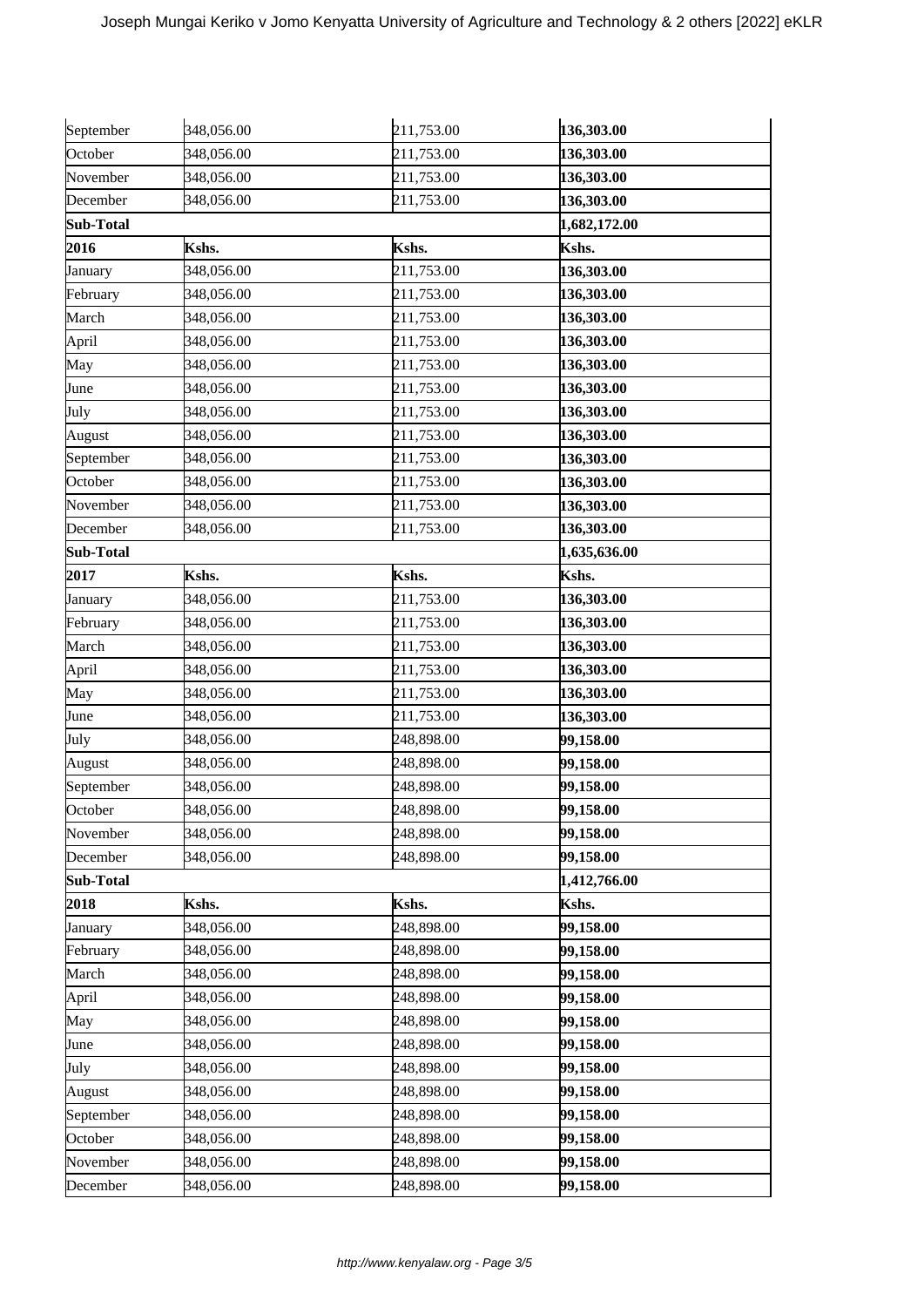| Sub-Total                  |            | 1,189,896.00  |              |
|----------------------------|------------|---------------|--------------|
| 2019                       | Kshs.      | Kshs.         | Kshs.        |
| January                    | 348,056.00 | 248,898.00    | 99,158.00    |
| February                   | 348,056.00 | 248,898.00    | 99,158.00    |
| March                      | 348,056.00 | 248,898.00    | 99,158.00    |
| April                      | 348,056.00 | 248,898.00    | 99,158.00    |
| May                        | 348,056.00 | 248,898.00    | 99,158.00    |
| June                       | 348,056.00 | 248,898.00    | 99,158.00    |
| July                       | 348,056.00 | 248,898.00    | 99,158.00    |
| August                     | 348,056.00 | 248,898.00    | 99,158.00    |
| September                  | 348,056.00 | 248,898.00    | 99,158.00    |
| October                    | 348,056.00 | 248,898.00    | 99,158.00    |
| November                   | 348,056.00 | 248,898.00    | 99,158.00    |
| December                   | 348,056.00 | 248,898.00    | 99,158.00    |
| Sub-Total                  |            |               | 1,189,896.00 |
| 2020                       | Kshs.      | Kshs.         | Kshs.        |
| January                    | 348,056.00 | 248,898.00    | 99,158.00    |
| February                   | 348,056.00 | 248,898.00    | 99,158.00    |
| March                      | 348,056.00 | 248,898.00    | 99,158.00    |
| April                      | 348,056.00 | 248,898.00    | 99,158.00    |
| May                        | 348,056.00 | 248,898.00    | 99,158.00    |
| June                       | 348,056.00 | 248,898.00    | 99,158.00    |
| July                       | 348,056.00 | 248,898.00    | 99,158.00    |
| August                     | 348,056.00 | 248,898.00    | 99,158.00    |
| September                  | 348,056.00 | 248,898.00    | 99,158.00    |
| October                    | 348,056.00 | 248,898.00    | 99,158.00    |
| November                   | 348,056.00 | 248,898.00    | 99,158.00    |
| December                   | 348,056.00 | 248,898.00    | 99,158.00    |
| Sub-Total                  |            |               | 1,189,896.00 |
| 2021                       | Kshs.      | Kshs.         | Kshs.        |
| January                    | 348,056.00 | 248,898.00    | 99,158.00    |
| February                   | 348,056.00 | 248,898.00    | 99,158.00    |
| March                      | 348,056.00 | 248,898.00    | 99,158.00    |
| April                      | 348,056.00 | 248,898.00    | 99,158.00    |
| May                        | 348,056.00 | 248,898.00    | 99,158.00    |
| June                       | 348,056.00 | 248,898.00    | 99,158.00    |
| July                       | 348,056.00 | 248,898.00    | 99,158.00    |
| August                     | 348,056.00 | 248,898.00    | 99,158.00    |
| September                  | 348,056.00 | 248,898.00    | 99,158.00    |
| Sub-Total                  |            | 495,790.00    |              |
| Difference on Basic salary |            | 11,870,575.75 |              |

9. In view of the fact that the Claimant's salary is still higher than that of his substantive post of Professor, he is not entitled to any further increment until the salary for his substantive post catches up with the salary he is earning.

## **10. There are no arrears on house allowance or commuter allowance as the Claimant was paid what was due.**